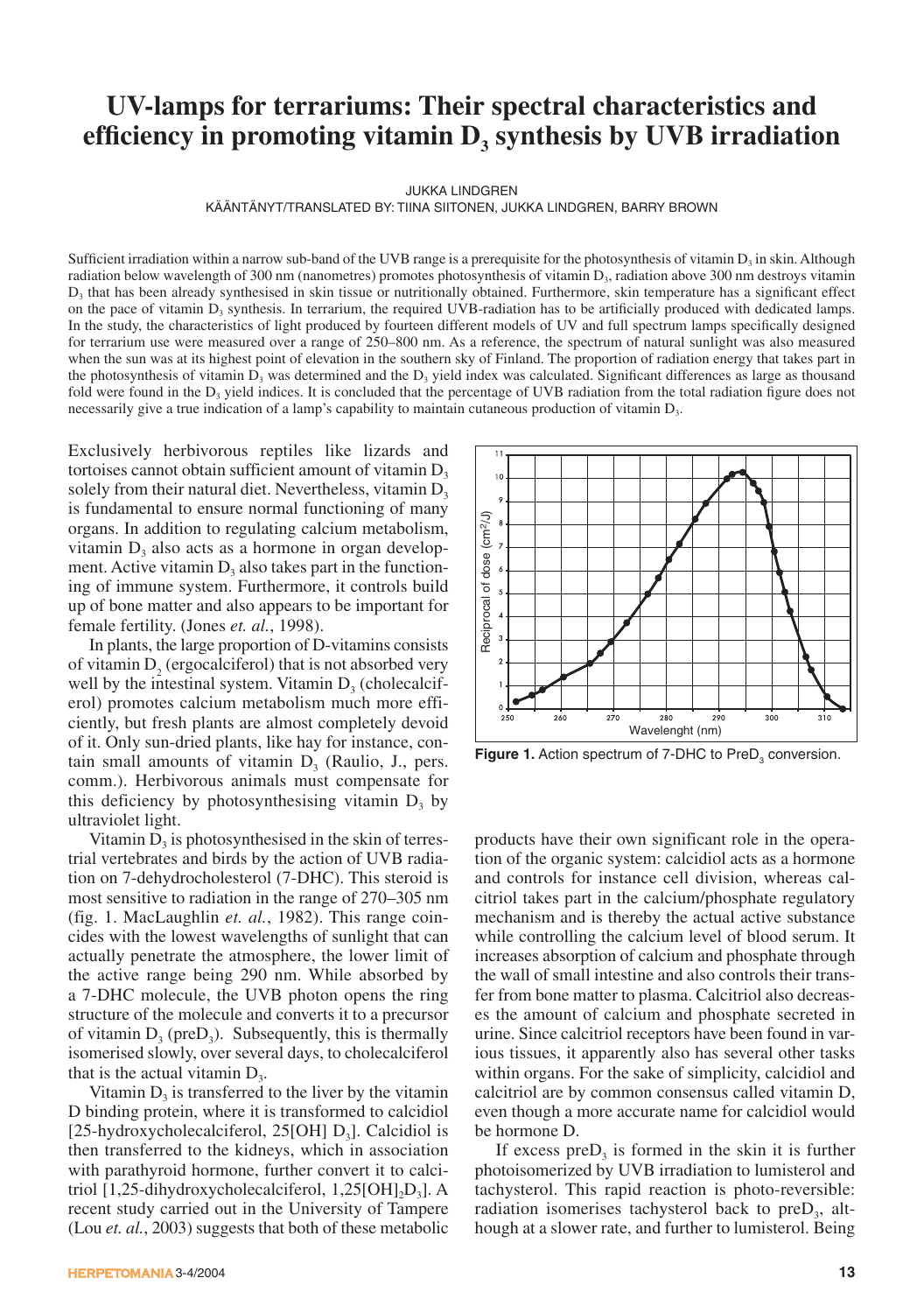the least photosensitive product, lumisterol is finally accumulated to plasma. These reactions act as a natural regulation mechanism, preventing excessive synthesis of vitamin  $D_3$  under strong UVB irradiation.

The spectral characteristics of light in the UVB/ UVA range are an important factor in vitamin  $D_3$  photosynthesis. While 7-DHC is sensitive to irradiation up to 315 nm, cutaneous vitamin  $D_3$  that has been photosynthesised or obtained nutritionally is destroyed by radiation up to 330 nm (Webb *et. al.*, 1989.) This makes any radiation in the range 315–330 nm highly undesirable for the synthesis of vitamin  $D_3$ .

The skin temperature also plays a very important role in the synthesis of vitamin  $D_3$ . This was established in a study with green iguana (Iguana iguana), common frog (Rana temporaria) and human skin samples (Holick *et. al.*, 1995.) In vitro tests showed that a temperature increase from 5 °C to 25 °C accelerated thermal isomerization of vitamin  $D<sub>3</sub>$  by eight. In a separate study with human and chicken skin at even higher temperatures (40 °C), the tendency remained the same.

To ensure that this complex chain of reactions on reptile's skin can be completed, sufficiently high irradiation at wavelengths 270–315 nm is required, while higher wavelengths (315–330 nm) should be avoided. The skin temperature must also be high enough. Low UVB irradiation below 315 nm or too low a body temperature of a cold blooded (poikilothermic) animal might create an undesirable situation where new vita- $\min D_3$  is no longer produced in the skin and at the time the radiation starts destroying cutaneous vitamin  $D_3$ .

Under this hypothesis, non-equatorial herbivorous animals should be susceptible to vitamin  $D<sub>3</sub>$  deficiency. The detrimental effects of photodestruction of vitamin  $D<sub>3</sub>$ , as described above, may however be alleviated by the equilibrium seeking properties of many biological processes (Ball, J., pers. comm.). It is possible, for instance, that the membrane enhancement of the production of vitamin D<sub>3</sub> (Holick *et. al.*, 1995) may automatically compensate for the reduced radiation.

It should be noted that the theory and research discussed above relate to human skin. However, the chemistry of the skin of terrestrial vertebrates is similar enough to that of human to justify the theory to be extrapolated to reptiles as well. Human osteoporosis caused by UVB deficiency is well documented in Nordic countries, but this is yet to be demonstrated in wild reptiles.

In conclusion, to ensure sufficient vitamin  $D_3$  synthesis, a terrarium must be fitted with efficient artificial lighting with broad-spectrum UVB lamps and temperature must be kept sufficiently high in the basking area. More specifically, the radiation in the region of short wavelengths must reach far enough.

Over recent years, there have been numerous research papers written on the quality of lamps designed for terrarium use. Some studies have included only a few lamps, while some studies cover lamps of which many are no longer available (e.g. Ball, 1995). This makes evaluation of lamps difficult, as there are no comparable results available for current models. For this study, as large as possible selection of lamps available in Finland was obtained. Some lamps that are not locally commonly available were also included, either because they were especially interesting or had received contradictory reviews elsewhere.

Several papers have focused only on the percentage of UVB radiation. As cutaneous vitamin  $D_3$  synthesis is only sustained in an extremely narrow band within the crossover of UVB and UVC, the full UVB-range irradiance figure alone does not tell the whole truth about the ability of a lamp to promote vitamin  $D_3$  production. More detailed information is required.

For the purpose of this study, the  $D<sub>3</sub>$  Yield Index was developed to indicate the amount of radiation that can actually participate in the photosynthesis of vitamin  $D_3$ . A plain index number such as the Yield Index used here shows this in an unambiguous manner. The calculation method for the index was devised in such a way that it can be easily adapted to any reference. Within the framework of this study, the index value is based on radiation energy of the sun in midsummer noon in Finland. Measuring the sunlight with compatible equipment at the equator would enable the index to be adjusted for use as a universal baseline.

The results indicate significant variation in the capability of different lamps to promote the photosynthesis of vitamin  $D<sub>3</sub>$ . They range from half of that of natural sunlight in Finland to virtually nil. On this basis, it is clear that the design of UV lamps for terrarium use must focus more precisely on the spectral characteristics of the UVB-1 range which produces vitamin  $D_3$ .

## **Materials and Methods**

Fourteen lamps of various makes and models were obtained for testing purposes (see table 1). A Zoo Med ReptiSun 5.0 unit which had been used for 10 months was also included because it could provide general information about the declining of UV radiation of a high-quality lamp over a long period of time. Some of the lamps included (e.g. True-Light) are so-called full spectrum lamps and because of this, their irradiance in the UVB range will not be at the same level as actual UV lamps. Naturally this has to be accounted for when evaluating the results.

As a reference, the spectrum of the sun was also measured. The measurement was made when the sun was at its highest point of elevation in the southern sky of Finland and natural UV radiation is strongest. Measurement was made in Raisio, 8 kilometres northwest from Turku (60°28'60N 22°10'60E).

The lamps to be measured were borrowed from retailers or purchased for personal use. Anja Kairisalo kindly donated the 10 months old ReptiSun 5.0 unit. Rolf C. Hagen Inc. provided their own models: Exo Terra Repti Glo models 2.0, 5.0 and 8.0, as well as Reptile Super UV Daylight and Reptile Desert 7 % UVB, the latter two being manufactured by Energy Savers Unlimited.

As there was only one unit of each lamp, the statistical reliability of the measurements is weak (sample=1). Nevertheless, it represents quite well the situati-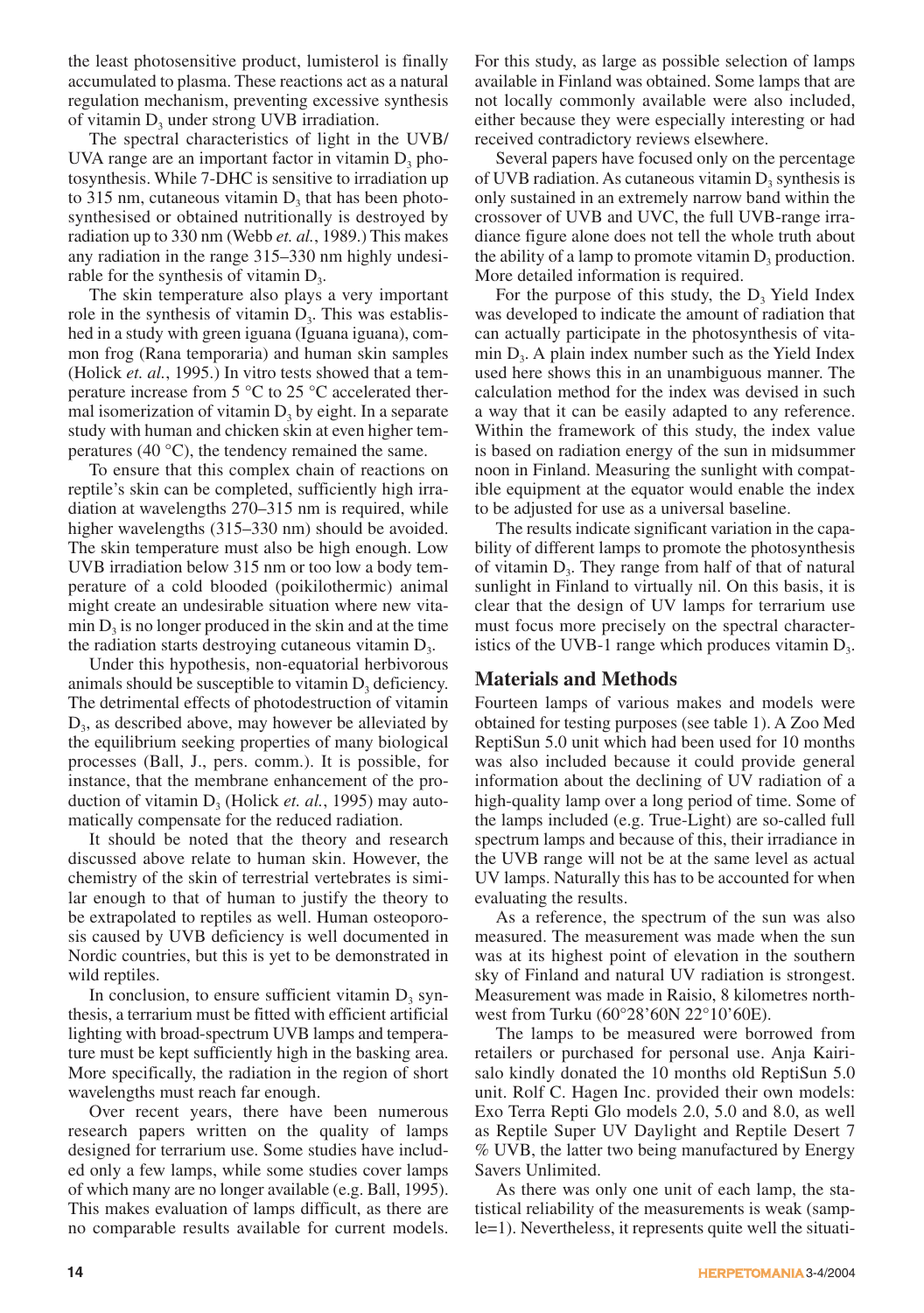| <b>Product</b>                       | Power (W) | <b>Manufacturer</b>          | <b>Notes</b>                                                                                                                                       |
|--------------------------------------|-----------|------------------------------|----------------------------------------------------------------------------------------------------------------------------------------------------|
| ZooMed ReptiSun 5.0 UVB              | 14        | Zoo Med Laboratories, Inc.   |                                                                                                                                                    |
| ZooMed ReptiSun 5.0 UVB (used)       | 15        | Zoo Med Laboratories, Inc.   | 10 months used, 12 hrs / day                                                                                                                       |
| Sylvania Reptistar                   | 30        | Sylvania                     |                                                                                                                                                    |
| Narva Reptilight                     | 36        | Narva                        |                                                                                                                                                    |
| R.C. Hagen Repti-Glo                 | 40        | Rolf C. Hagen Corp.          |                                                                                                                                                    |
| R.C. Hagen Life-Glo                  | 40        | Rolf C. Hagen Corp.          | Opening to concentrate and<br>direct light beam                                                                                                    |
| R.C. Hagen Exo-Terra Repti Glo 2.0   | 40        | Rolf C. Hagen Corp.          |                                                                                                                                                    |
| R.C. Hagen Exo-Terra Repti Glo 5.0   | 40        | Rolf C. Hagen Corp.          |                                                                                                                                                    |
| R.C. Hagen Exo-Terra Repti Glo 8.0   | 40        | Rolf C. Hagen Corp.          |                                                                                                                                                    |
| <b>ESU Reptile Super UV Daylight</b> | 40        | Energy Savers Unlimited Inc. |                                                                                                                                                    |
| ESU Reptile Desert 7 % UVB           | 40        | Energy Savers Unlimited Inc. | Reflective foil to concentrate and<br>direct light beam                                                                                            |
| <b>Active UVHeat</b>                 | 100       | Wild Inside                  | Type 'Flood', E27 socket                                                                                                                           |
| True-Light                           | 36        | "Manufactured for AD-Lux Oy" | full spectrum lamp 5500 K                                                                                                                          |
| True-Light Daylight 6000             | 15        | "Manufactured for AD-Lux Oy" | full spectrum lamp 6000 K, E27<br>socket                                                                                                           |
| Sun                                  |           |                              | Location: Raisio, Finland;<br>60°28'60N 22°10'60E, alt. 27 m.<br>June 27 2001 13:08 EET DST.<br>No clouds, UV-Index 5.6, Sun's<br>elevation 52°32' |

**Table 1.** General information.

on of a consumer purchasing a new lamp. When buying only one unit, the chance of consumer getting a faulty unit is the same as in this test. To eliminate obvious errors, all exceptional, inconsequent or otherwise suspicious measurement data was confirmed with the manufacturers.

All new lamps were pre-conditioned by using them in a normal terrarium lighting fixture for 100 hours, 12 hours a day. Prior to actual measurements, each lamp was preheated for 30 minutes to allow it to reach its nominal working temperature and to ensure lamp stability.

Measurements were made by Suomen Aurinkosimulaattori Oy/Solar Simulator Finland Ltd. The spectroradiometer used for all measurements was IL700A Research Radiometer, manufactured by International Light Inc., Newburyport, Massachusetts, USA. The measuring head used was an S-20 photomultiplier PM271D. The spectroradiometer is being calibrated on a yearly basis by wavelength and sensitivity. In order to control wavelength calibration, the device is quick-calibrated by measuring a HeNe laser's known wavelength of 633 nm before each session. Wavelength measuring accuracy is ±3 nm.

Measurements of spectral irradiance were made in a free field, at a distance of 30 centimetres from the surface of the lamp. Fluorescent lamps were measured at their centre point, perpendicular to the longitudinal axis

3-4/2004 **15**

of the lamp. In case the lamp had a fixed reflector or a particular aperture, the measurement was made from the main direction of radiation. Lamps with a European E27 socket were measured from the direction of base longitudinal axis at a distance of 30 centimetres from the face of the lamp.

Numerical analysis and spectrum diagrams of measured data were made with Microsoft Excel 2000. Measurement data shows measured irradiance (mW/m2 ) at one nanometre resolution between 250–800 nm, 551 data points in all. These were imported to an Excel spreadsheet, converted to  $\mu$ W/cm<sup>2</sup>, and irradiances on different wavelength ranges were integrated. Because of the lack of a fixed standard determining the boundaries of UVA, UVB and UVC ranges, the ranges commonly used in current literature were adopted. Due to quantized nature of measurement data, the following limits were used in analyses: UVA 320–399 nm, UVB 280–319 nm and UVC 250–279 nm. Visible light is taken to be between 400–749 nm, and near infrared to be 750–800 nm.

The basis for the calculation of the  $D<sub>3</sub>$  Yield Index was the action spectrum of  $7-DHC$  to pre $D_3$  conversion in human skin. The index was calculated in the 252–313 nm range by weighing the irradiance at each wavelength in accordance with the action spectrum. The effective irradiances thus obtained were summed over this range, and this value was finally adjusted to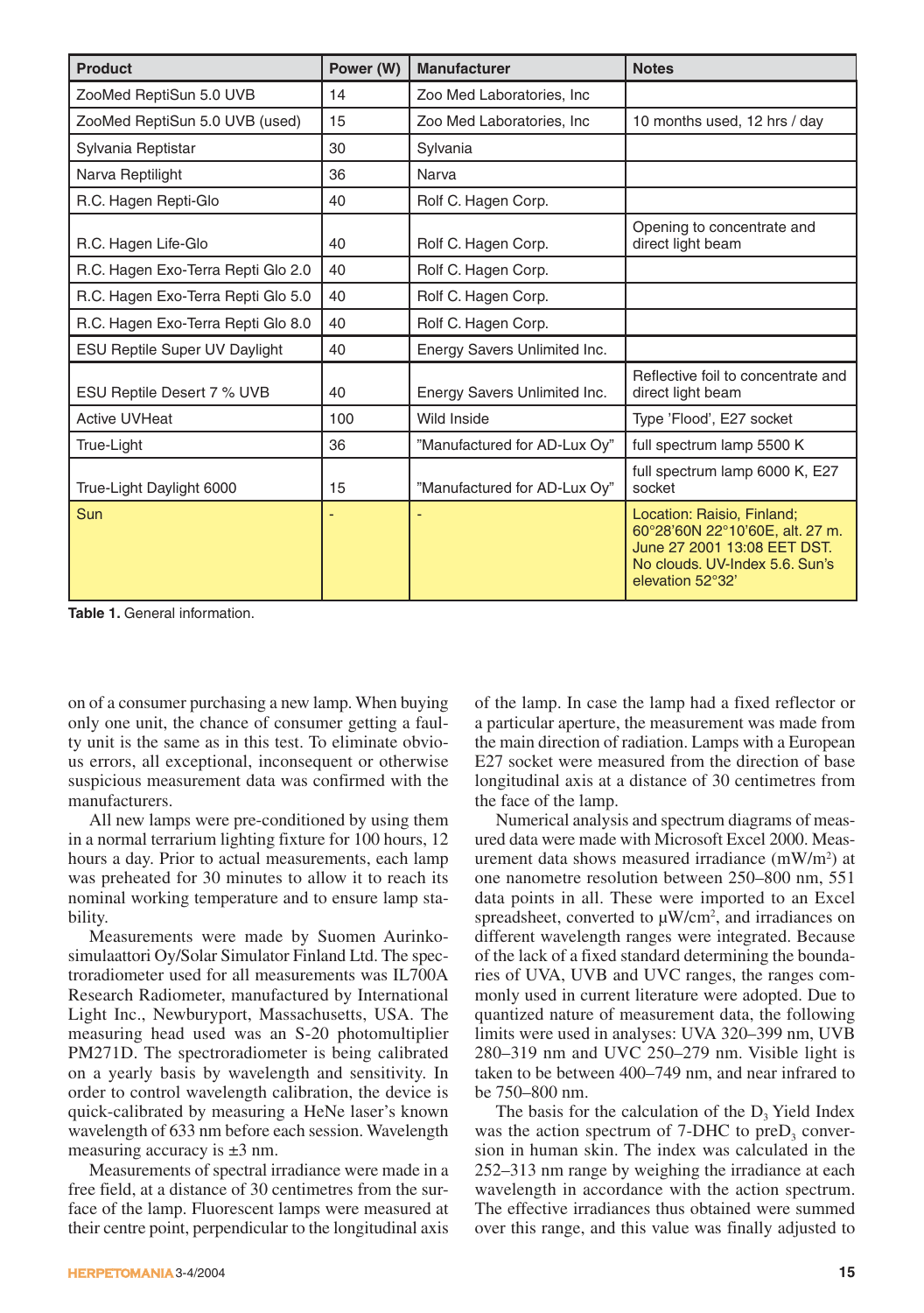the reference by a suitable multiplication factor, resulting in the final  $D_2$  index.

# **Results**

General information about measured samples is listed in table 1. Lamps are numbered here for reference in other tables. Besides brand name, model, manufacturer or retailer, and nominal power, any additional information that may affect the results is given.

In table 2, irradiances as microwatts per square centimetre and percentage proportions of UVA, UVB and UVC from total irradiance are listed. Using equivalent values given by manufacturers, general comparisons to other models outside this test can be done. However, it has to be certified that the UV ranges have been specified with identical ranges: UVA 320–399 nm, UVB 280–319 nm, and UVC 250–279 nm.

Table 3 shows irradiances in the UVB range. Separate values have been calculated for the wavelength range that mainly contributes to vitamin  $D_3$  photosynthesis (UVB-1, 280–304 nm) and for range above it (UVB-2, 305–319 nm) that may potentially destroy vitamin  $D_3$ . Bernard (1995) calls this range 290–300 nm as "D-UV", but in order to maintain consistency with the naming conventions (UVA, UVB, UVC), the sub-ranges of UVB are designated here UVB-1 and UVB-2. The ability of a lamp to efficiently produce vitamin  $D_3$  can be evaluated by comparing values in table 3. The higher the irradiance of UVB-2 is in comparison to UVB-1, the higher the probability that UVB-2 radiation will start destroying cutaneous vitamin  $D<sub>3</sub>$ .

Table 4 lists the  $D<sub>3</sub>$  Yield Index of the target and the percentage of UVB from total output for comparison. While calculating  $D_3$  yield indices, the lack of accurate data made it impossible to take into account the abovementioned possibility that weak radiation in the UVB-1 range, combined with strong radiation in the UVB-2 range, may cause photodestruction of vitamin  $D<sub>3</sub>$ . Thus, if a lamp has a high UVB percentage but a weak  $D<sub>3</sub>$ Yield Index, it might suggest destruction of vitamin  $D<sub>3</sub>$ . In this case it will be necessary to closely examine the spectral curve of the lamp at UVB/UVA crossover point in order to evaluate the situation.

# **Discussion**

This kind of an extensive study brings forward many kinds of test results. Some of the measured lamps are obviously meant for a different purpose than being a sole light source of a terrarium. Measurement results of these lamps need to be handled as a separate group. For example, the UV spectrum of so-called full spectrum lamps and actual UV lamps cannot be compared. The lamps belonging to the former group are meant to produce visible light with as natural and uniform spectrum as possible. Their UV radiation – if any – is merely a by-product of any fluorescent lamp. These types of lamps should never be considered as the only light source for an animal requiring UV light. Equally, it can be said that lamps designed for maximum UVB radiation are not directly comparable with regular UVB fluorescent lamps. It should also be borne in mind that

the sunlight used as reference has been measured at Finnish latitude (at summer solstice, when the sun is at its highest point of elevation). The natural habit of most terrarium animals is further to the south, where the radiation coming from the sun penetrates the atmosphere almost vertically and thus has to pass through a much thinner layer of ozone and air. This has a major effect on the shortest wavelengths of UV irradiation reaching the surface of the earth. In these measurements, the reference sun appears exceedingly weak, especially in the UV range, when compared to the situation in the natural habitat of many terrarium animals. Another issue that may affect the  $D<sub>3</sub>$  Yield Index is the fact that the spectrophotometer's sensitivity had to be reduced during the measurement of reference sunlight because the total radiation flux of the sun was higher than that of the lamps by a factor of over 200. This results in a situation in which the sensitivity of the sensor might be insufficient in the extreme low end of the spectrum. This may cause the spectrum curve to fall off too early. Measurement with a specialised UV meter might have obviated this problem, but that would have been impractical within the scope of this study.

## **Distribution of UV light**

When comparing the distribution of ultraviolet light in the UVA, UVB and UVC regions, the strong emphasis of UVA can be seen in all results (see table 2). Many of the lamps have over 30 % of their total radiation in the UVA range. Although this may be detrimental to vita- $\min D_3$  synthesis, according to some reports it might have a positive effect on reptile behaviour (Gehrmann, 1994). There is not much research material available on this subject. Human studies have given contradictory results. In humans it has been found out that UVA can cause eye damage (for example yellowing of the lens of eye), premature aging of the skin, and changes to the immune response. Because of this, excessive amounts cannot be recommended for animals either. In any case, the UVA irradiance of all lamps measured is only about 1–2 % of that of the sun, hardly a cause of concern in that respect.

A few lamps clearly stand out from the rest with their almost total lack of ultraviolet light. Of these, True-Light lamps are obviously not UV lamps, although their retailer has sometimes recommended them for this purpose. The lamp models Repti Glo, Life-Glo, Exo-Terra Repti Glo 2.0, and ESU Reptile Super UV Daylight, emit only a few percent of their radiation in the UVA range, with even less in the UVB range. Active UVHeat lamp also stands out with its rather low percentage of UVB radiation; this is, however, a bit misleading, since the nominal power of this lamp is significantly higher than that of any other. Although its irradiance in UVB region is quite high, this is still not a proof of its high capability to promoting photosynthesis of vitamin  $D<sub>3</sub>$ , as shown later.

When evaluating the proportion of UVB radiation only, Zoo Med ReptiSun 5.0 and Sylvania Reptistar stand out. Over 6 % of their total irradiance is in the UVB range. Narva Reptilight and R.C. Hagens Exo-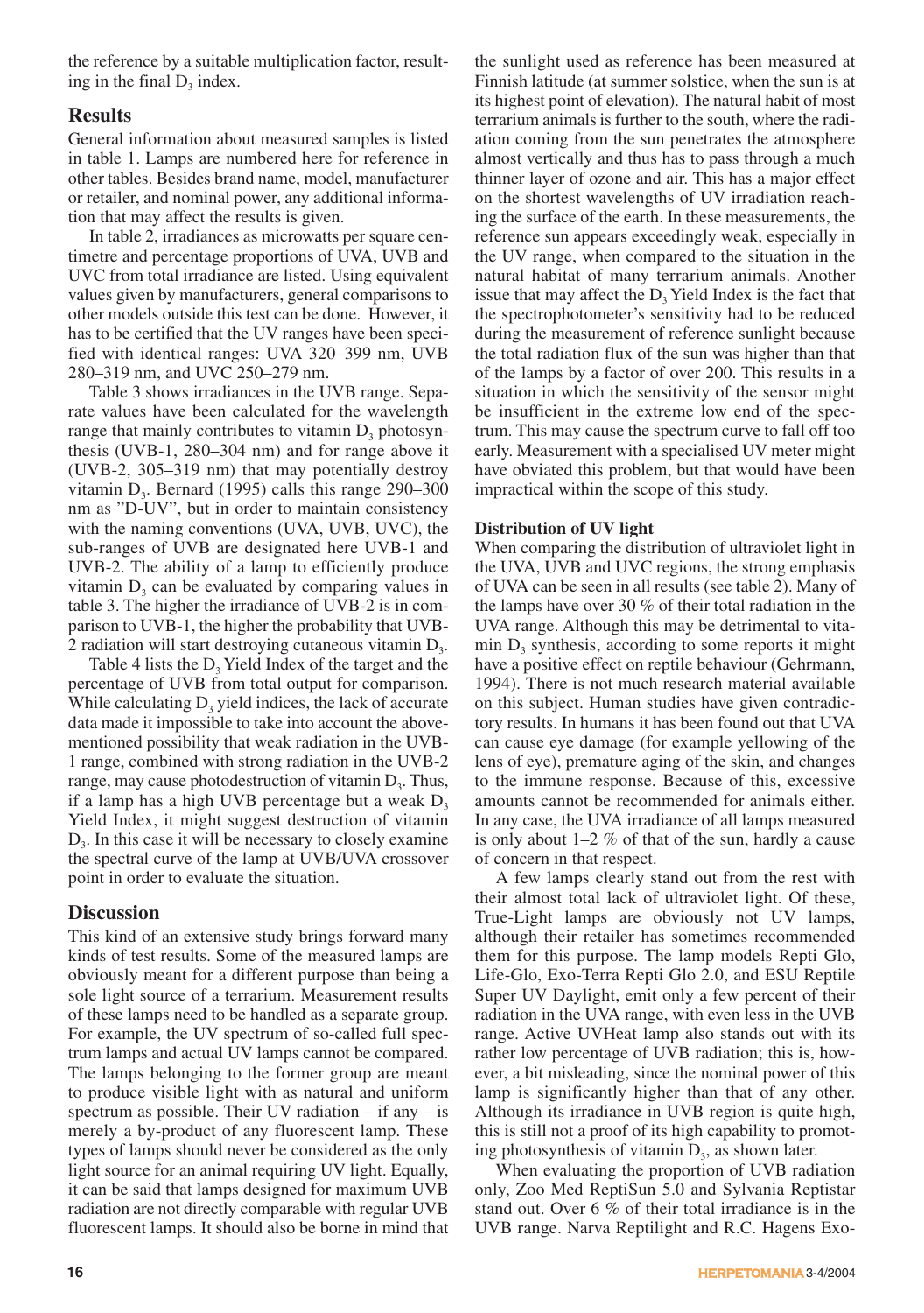| <b>Product</b>                       | <b>UVA</b>              |               | <b>UVB</b>              |      | <b>UVC</b>              |          |
|--------------------------------------|-------------------------|---------------|-------------------------|------|-------------------------|----------|
|                                      | $\mu$ W/cm <sup>2</sup> | $\frac{6}{6}$ | $\mu$ W/cm <sup>2</sup> | $\%$ | $\mu$ W/cm <sup>2</sup> | $\%$     |
| ZooMed ReptiSun 5.0 UVB              | 48                      | 31.9%         | 10                      | 6.8% | 0                       | $0.0 \%$ |
| ZooMed ReptiSun 5.0 UVB (used)       | 40                      | 31.3%         | 8                       | 6.6% | 0                       | $0.0 \%$ |
| Sylvania Reptistar                   | 59                      | 31.2%         | 12                      | 6.1% | 0                       | $0.0 \%$ |
| Narva Reptilight                     | 37                      | 23.2 %        | 7                       | 4.4% | $\Omega$                | $0.0 \%$ |
| R.C. Hagen Repti-Glo                 | 4                       | 1.7%          | 1                       | 0.6% | 0                       | $0.0 \%$ |
| R.C. Hagen Life-Glo                  | 3                       | 0.9%          | 1                       | 0.3% | 0                       | $0.0 \%$ |
| R.C. Hagen Exo-Terra Repti Glo 2.0   | 1                       | 1.0%          | 1                       | 0.3% | 0                       | $0.0 \%$ |
| R.C. Hagen Exo-Terra Repti Glo 5.0   | 33                      | 21.2%         | 5                       | 3.4% | $\Omega$                | $0.0 \%$ |
| R.C. Hagen Exo-Terra Repti Glo 8.0   | 65                      | 35.6 %        | 8                       | 4.2% | $\Omega$                | $0.0 \%$ |
| <b>ESU Reptile Super UV Daylight</b> | 7                       | 5.7%          | 1                       | 1.0% | 0                       | $0.0 \%$ |
| ESU Reptile Desert 7 % UVB           | 38                      | 26.2 %        | 0                       | 0.3% | 0                       | $0.0 \%$ |
| <b>Active UVHeat</b>                 | 296                     | 22.6%         | 16                      | 1.2% | $\Omega$                | $0.0 \%$ |
| True-Light                           | 19                      | 11.9%         | 1                       | 0.5% | $\Omega$                | $0.0 \%$ |
| True-Light Daylight 6000             | 2                       | 1.3%          | 0                       | 0.0% | $\Omega$                | $0.0 \%$ |
| <b>Sun</b>                           | 3403                    | 8.1%          | 118                     | 0.3% | $\mathbf{0}$            | $0.0 \%$ |

**Table 2.** Distribution of light.

Terra Repti Glo, models 5.0 and 8.0, make up another group with their 3–4 percent UVB proportion. The rest of the lamps produce only extremely small amounts of UVB.

#### **Health hazard of UV irradiation**

The Finnish Ministry of Social Affairs and Health has issued decree No: 1474 (Dec. 16. 1991) with regard to the maximum exposure to non-ionising radiation. According to this decree, the biologically weighted effective energy density of ultraviolet radiation on eye or skin must not exceed 50 J/m2 per day.

The UV radiation of Active UVHeat exceeds this figure and it may therefore constitute a health hazard. At a distance of 30 cm, the limit is reached in 40 minutes; at 1.5 meters in 390 minutes. In the home, the Active UVHeat lamp must be shielded so that its light is screened from the areas where there are people for long periods of time. The terrarium must have a shaded area available for all animals at all times. The same risk is present also with other high output UV lamps. With other lamps, the estimated safe exposure time at 30 cm distance is about 1.5 hours. A single sheet of window glass secures adequate protection from harmful radiation. Such glass filters 22 % of UVA and 96 % of UVB radiation (Gehrmann, 1987).

#### **D**<sup>3</sup> **Yield Index**

The percentage of UVB radiation from the total output has often been taken as an indicator of the ability of a lamp to maintain vitamin  $D_3$  photosynthesis in the animal skin. According to research made on human skin, the issue is not as simple as that. MacLaughlin *et. al.* (1982) showed that the action spectrum of

vitamin  $D_3$  photosynthesis is extremely narrow (fig. 1). Vitamin  $D_3$  production takes place mainly in the wavelength range 295–300 nm, while the UVB range is generally specified 280–320 nm. This difference is significant especially at the top of the range, where vitamin  $D_3$  production ceases, but photodestruction by longer wavelength radiation still continues. This makes the use of UVB irradiance figure by itself a poor indicator of the effectiveness of the incident light in photosynthesising vitamin  $D_3$  in animal skin.

Use of the  $D<sub>3</sub>$  Yield Index as a basis for evaluation of UV lamps gives a possibility to compare very different types of lamps with consistent criteria. The  $D<sub>3</sub>$ Yield Index turns the attributes of a spectrum curve, that are otherwise difficult to compare, into an easily manageable and understandable form even for a novice keeper; they indicate with an unambiguous value the efficiency of a lamp to promote photosynthesis of vita- $\min D_3$  and by that, indirectly ensure sufficient level of calcium metabolism.

Because the action spectrum for vitamin  $D_3$  photodestruction was not available, it was not possible to evaluate the effect of this process on the  $D<sub>3</sub>$  Yield Index. More research is needed to resolve this. An *in situ* analysis of 7-DHC and its reaction products is also required to confirm their relation to the  $D<sub>3</sub>$  Yield Index.

It should also be noted that the formula for calculating the  $D<sub>3</sub>$  Yield Index has not been tailored to compensate for power differences between lamps. Therefore, in case there are two otherwise identical lamps the one with higher nominal power receives a higher index figure, proportional to the power difference.

The  $D<sub>3</sub>$  yield indices calculated on the basis of measurements of this study illustrate the fact that the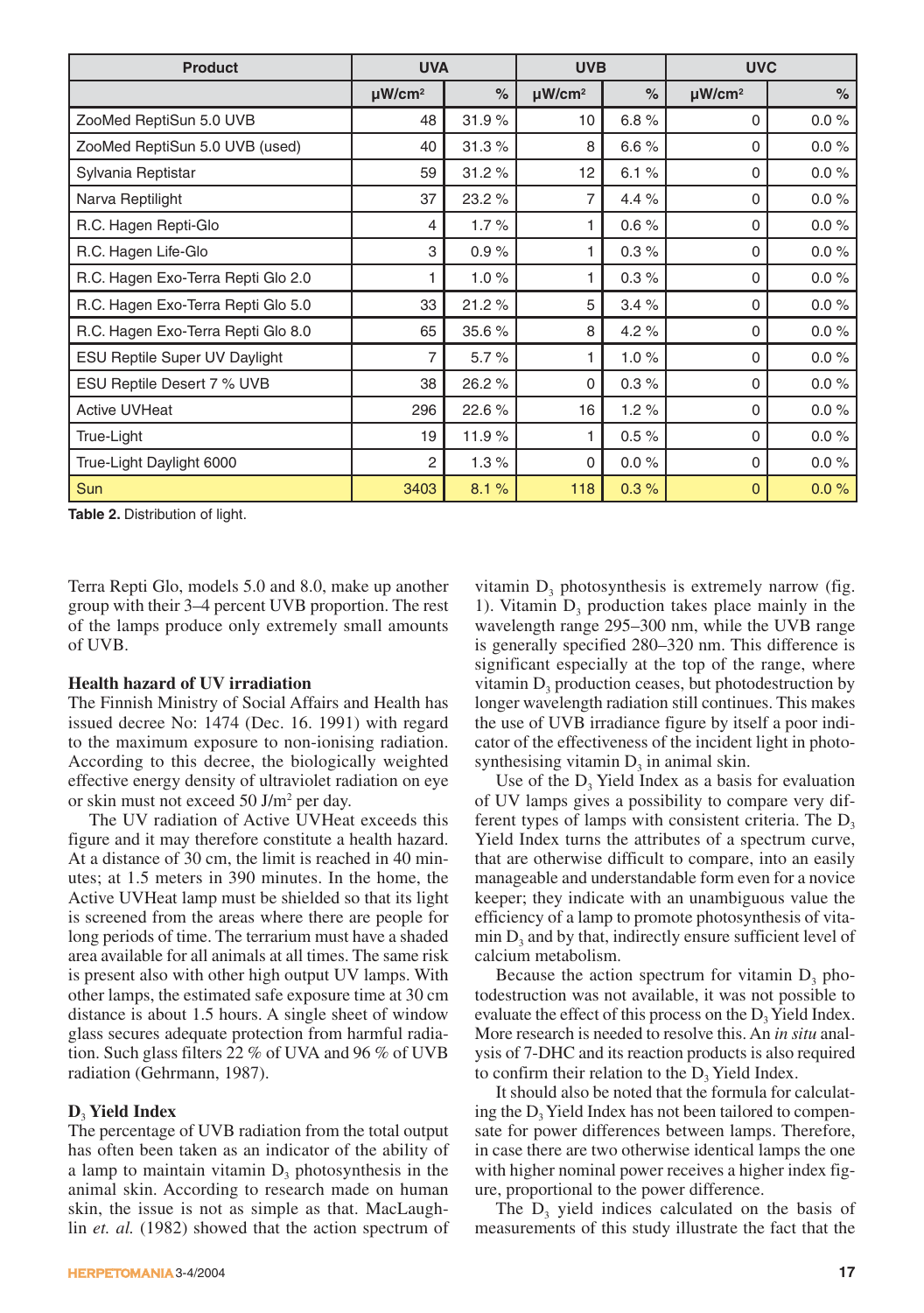|                                      | Irradiance $\mu$ W/cm <sup>2</sup> |                  |  |
|--------------------------------------|------------------------------------|------------------|--|
| <b>Product</b>                       | UVB-1 280-304 nm                   | UVB-2 305-319 nm |  |
| ZooMed ReptiSun 5.0 UVB              | 2.057                              | 8.232            |  |
| ZooMed ReptiSun 5.0 UVB (used)       | 1.717                              | 6.663            |  |
| Sylvania Reptistar                   | 0.497                              | 10.982           |  |
| Narva Reptilight                     | 1.302                              | 5.825            |  |
| R.C. Hagen Repti-Glo                 | 0.089                              | 1.052            |  |
| R.C. Hagen Life-Glo                  | 0.083                              | 0.863            |  |
| R.C. Hagen Exo-Terra Repti Glo 2.0   | 0.000                              | 0.467            |  |
| R.C. Hagen Exo-Terra Repti Glo 5.0   | 0.635                              | 4.659            |  |
| R.C. Hagen Exo-Terra Repti Glo 8.0   | 0.780                              | 6.914            |  |
| <b>ESU Reptile Super UV Daylight</b> | 0.014                              | 1.103            |  |
| ESU Reptile Desert 7 % UVB           | 0.000                              | 0.443            |  |
| <b>Active UVHeat</b>                 | 0.815                              | 14.647           |  |
| True-Light                           | 0.030                              | 0.693            |  |
| True-Light Daylight 6000             | 0.000                              | 0.003            |  |
| Sun                                  | 0.000                              | 117.699          |  |

**Table 3.** Irridiance.

percentage of UVB from total irradiance is not necessarily directly related to the capability of a lamp to promote vitamin  $D_3$  photosynthesis. Most clearly this can be seen in the case of Sylvania Reptistar; although 6 % of its radiation is UVB, its  $D_3$  Yield Index is only mediocre. When examining the spectrum of this lamp (published elsewhere in this magazine), it can be seen that its irradiance is almost zero in the range 290–300 nm, which is the most important range for the index.

Similarly misleading, but in the opposite direction, is the UVB proportion of Active UVHeat: only  $1\%$  – yet its  $D<sub>3</sub>$  Yield Index is approximately the same as for Sylvania Reptistar. In this case, the proportion of UVB from the total amount of radiation is extremely small, but its irradiance is very high. The fact that the total irradiance of Active UVHeat is many times higher, 1308  $\mu$ W/cm<sup>2</sup> as opposed to Reptistar's 188  $\mu$ W/cm<sup>2</sup>, makes the percentage comparison alone look insufficient.

Of all the lamps measured, the best contributor to vitamin  $D_3$  photosynthesis in skin is Zoo Med ReptiSun, with a  $D<sub>3</sub>$  Yield Index of 439. This result can be considered especially noteworthy for the fact that the lamp in question is only a 14 W unit, while other units in the study have a nominal power of 30–40 W. The spectrum of ReptiSun begins very low in the UVB range and the spectrum curve rises steeply. In the most sensitive wavelength for vitamin  $D_3$  synthesis, 295 nm, for example, the radiation of ReptiSun is already 1.8 times stronger than that of the next best lamp.

The second best lamp, a Zoo Med ReptiSun unit that had been used for 10 months, does not show remarkable weakening of UVB radiation. While examining the full spectrum, it can be seen that the irradiance of the lamp has dropped constantly throughout the whole spectrum. This means that the UVB radiation of a lamp does not cease abruptly, as is sometimes suggested, but seems to get gradually weaker along with the visible light. On this basis a recommendation to replace the UV lamp twice a year due to alleged fading of UVB radiation is at least to some extent unwarranted. The conclusion is of course based only on one individual lamp; differences due to manufacturing tolerances etc. are entirely possible. A detailed research with a larger sample would be required to confirm this issue.

The next best lamp, Narva Reptilight, is also very efficient in promoting vitamin  $D_3$  synthesis with a  $D_3$ Yield Index of 284. Additionally, its spectrum is exceptionally beneficial; radiation at 315–335 nm range which potentially destroys vitamin  $D_3$  is very low.

Next comes a group of four lamps, the results for which are rather equal. Their  $D<sub>3</sub>$  yield indices are already less than half of that of the best product. In this group, the case of Sylvania Reptistar is interesting. Even though its irradiance in UVB range is the third highest of all tested units, its  $D<sub>3</sub>$  Yield Index is only modest. Its spectrum curve starts to rise only at about 300 nm; therefore, the main proportion of its radiation is concentrated in the UVB-2 and UVA ranges, in which strong irradiation is known to be detrimental to the production of vitamin  $D<sub>3</sub>$ .

Another sample that attracts attention in this group is Active UVHeat. The spectrum of this lamp is almost a pure line. In the wavelengths where radiation exists, it is very strong. In other areas radiation is at the same level as for the 14 W ReptiSun unit. There is only one single peak in the UVB-1 range, at 302–304 nm – this establishes the  $D<sub>3</sub>$  Yield Index of this lamp at a reasonable level. However, its spectrum has another peak, over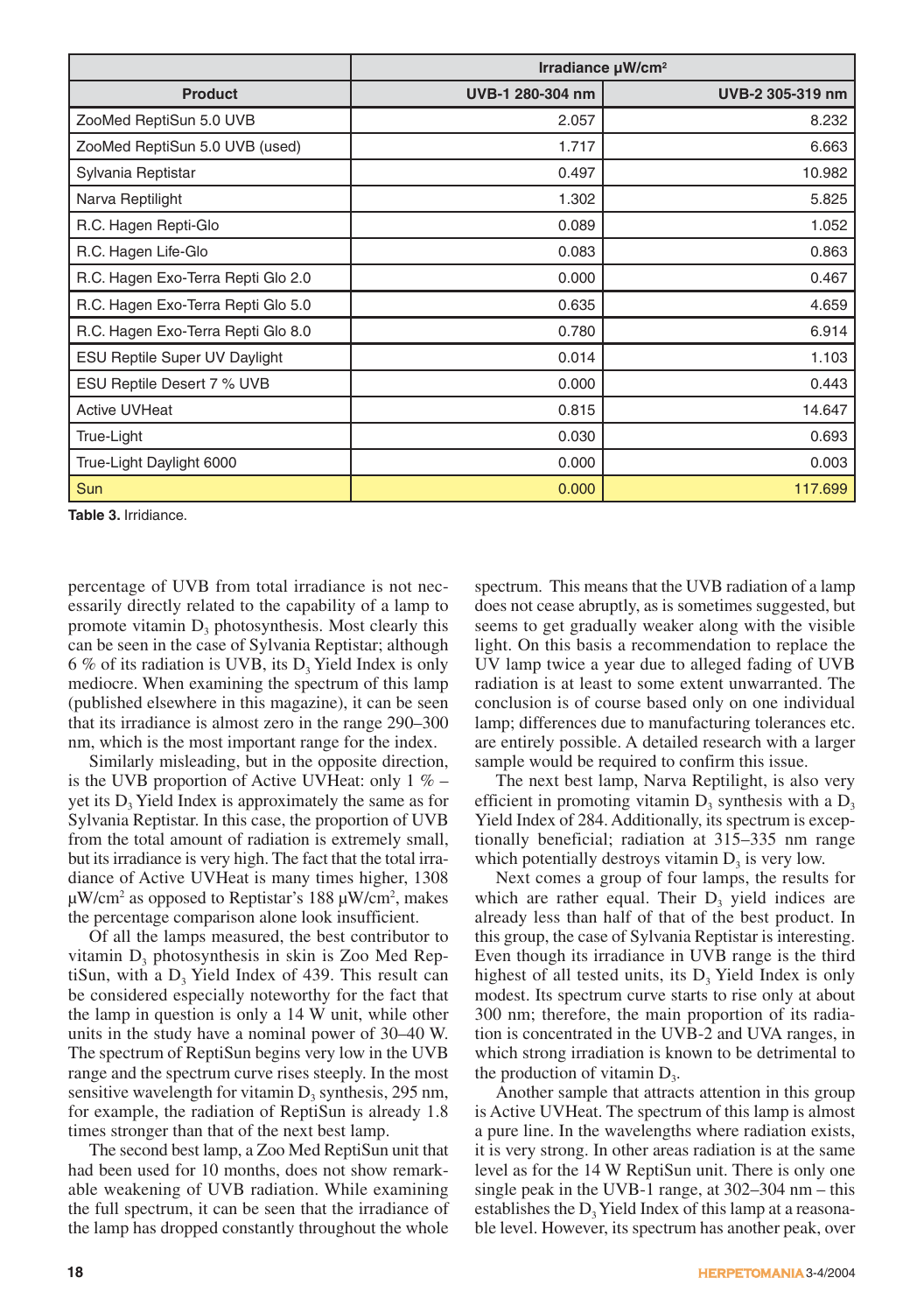| <b>Product</b>                       | D3 Yield Index | UVB % |
|--------------------------------------|----------------|-------|
| ZooMed ReptiSun 5.0 UVB              | 439.3          | 7%    |
| ZooMed ReptiSun 5.0 UVB (used.)      | 367.7          | 7%    |
| Narva Reptilight                     | 283.7          | 4%    |
| R.C. Hagen Exo-Terra Repti Glo 8.0   | 190.2          | 4%    |
| <b>Active UVHeat</b>                 | 165.3          | 1%    |
| Sylvania Reptistar                   | 157.5          | 6%    |
| R.C. Hagen Exo-Terra Repti Glo 5.0   | 150.8          | 3%    |
| R.C. Hagen Repti-Glo                 | 22.4           | 1%    |
| R.C. Hagen Life-Glo                  | 19.5           | $0\%$ |
| <b>ESU Reptile Super UV Daylight</b> | 11.2           | 1%    |
| True-Light                           | 9.2            | 1%    |
| R.C. Hagen Exo-Terra Repti Glo 2.0   | 2.2            | $0\%$ |
| ESU Reptile Desert 7 % UVB           | 0.5            | $0\%$ |
| True-Light Daylight 6000             | 0.0            | $0\%$ |
| Sun                                  | 1000.0         | 0%    |

Table 4. D<sub>3</sub> yield index.

10 times higher, at 313 nm and beyond that generally rather high irradiance values which may contribute to photodestruction of existing vitamin  $D_3$  in skin.

The rest of the measured lamps are disappointing in their  $D<sub>3</sub>$  Yield Indexes. Even the best (Rolf C. Hagen Repti Glo and Life-Glo) of these units have an index figure that is only 5 % of that of the ReptiSun unit. Lamps in this group cannot be recommended for use as UV lamps with a purpose to promote vitamin  $D<sub>3</sub>$ photosynthesis in skin.

Both True-Light units also belong to this group, and apparently their purpose is not to be actual UV lamps. They are full spectrum lamps that presumably have not had the amount of UVB radiation as one of their main design criteria; instead they are intended to have as constant and natural spectrum in visible light as possible.

The Reptile Desert 7 % UVB, manufactured by Energy Savers Unlimited (ESU), turned out to be a disappointment. Despite its name, the unit only produces 0.3 % UVB radiation and its  $D_3$  Yield Index is only 0.5.

The sunlight that was measured as a reference is in its own league, and naturally the result would only get better if measured closer to the equator: the  $D<sub>3</sub>$  Yield Index of the sun (1000) is over twice to that of the best of all the units tested. Due to the manifold radiation strength of the sun across the entire visible spectrum, its proportion of UVB is only 0.3 %.

When examining the results of the reference sunlight it has to be kept in mind that most reptiles kept in terrarium originate from areas far south from Finland. Therefore, the radiation of the sun measured in Finland is not an appropriate reference for determining adequate strength of UVB radiation, except for evaluating the light supply for domestic outdoor enclosures. Realistic reference can only be obtained by measuring the radiation of the sun in the natural habitat of the animal. To verify the results published here, and to establish a common baseline, it would be necessary to do an analogous measurement with compatible equipment near the equator.

However, the  $D<sub>3</sub>$  Yield Index of the sun should not be considered as an absolute target figure since the irradiation measured here can only be achieved in a short time frame at noon in midsummer. Artificial lighting produces a uniform level of radiation during the time lamps are switched on. In the morning and evening, and during seasons other than summer, the radiation from sun penetrates the atmosphere in an inclined angle due to the lower elevation of the sun. Effectively thicker layer of ozone filters more ultraviolet light, and consequently the relative strength of UVB radiation of sun decreases rapidly. This is naturally equally applicable to all parts of the globe.

The sensitivity of the measurement device had to be reduced during the measurement due to the strong radiation of the sun in the visible range. This may have led to a premature cut-off at the very beginning of the spectrum that may affect the  $D<sub>3</sub>$  Yield Index of the sun.

In conclusion, there are distinct differences in the suitability of different lamps to promote vitamin  $D<sub>3</sub>$ photosynthesis in skin. In many cases, the percentage of UVB stated by the manufacturer is so close to measurement values that any differences are most likely caused by variations in calibration and spectral sensitivity of measurement equipment. However, in some cases larger discrepancies were found. For this